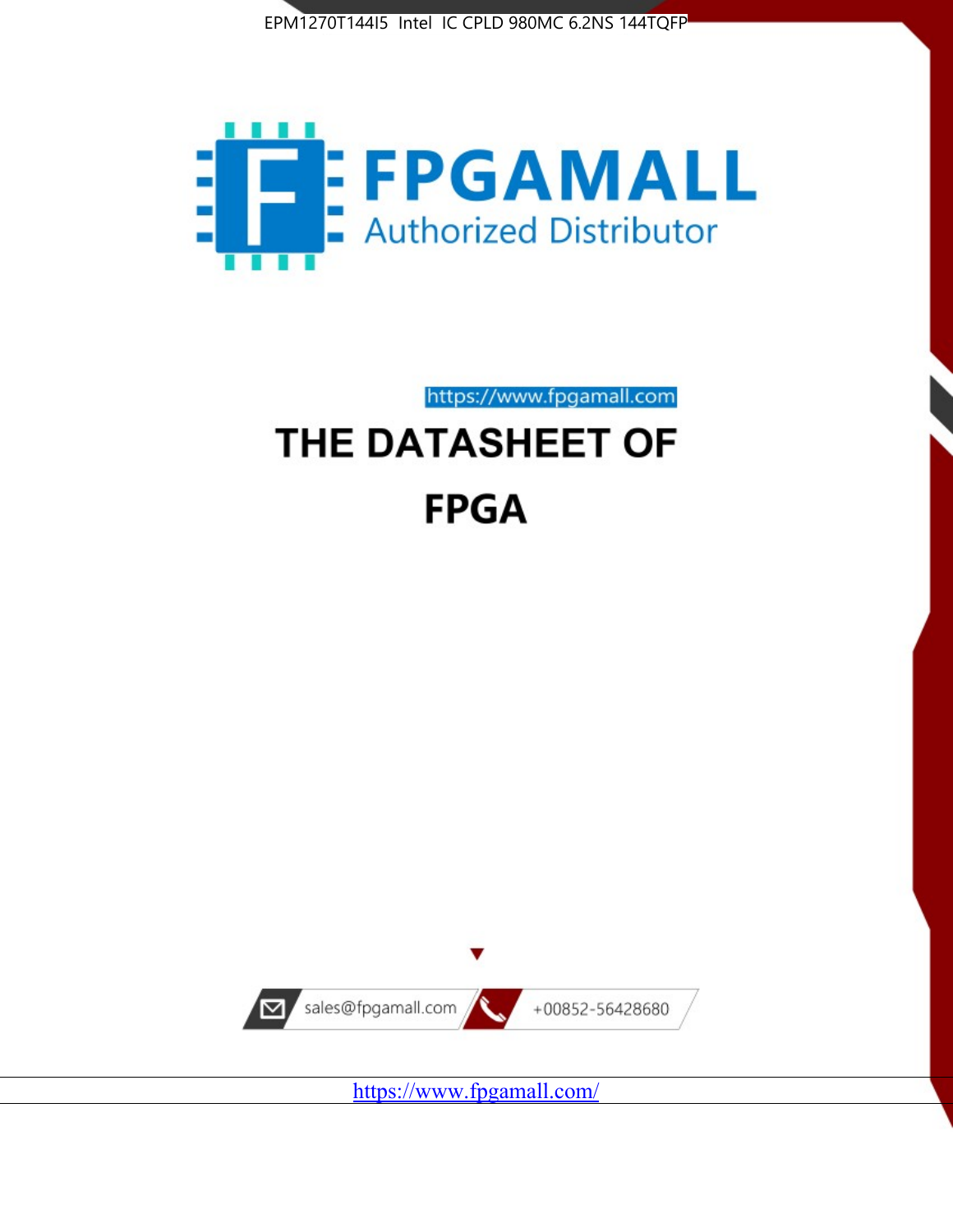

**MII51006-1.6**

#### **Software**

 $MAX<sup>®</sup>$  II devices are supported by the Altera® Quartus<sup>®</sup> II design software with new, optional MAX+PLUS® II look and feel, which provides HDL and schematic design entry, compilation and logic synthesis, full simulation and advanced timing analysis, and device programming. Refer to the Design Software Selector Guide for more details about the Quartus II software features.

**6. Reference and Ordering Information**

The Quartus II software supports the Windows XP/2000/NT, Sun Solaris, Linux Red Hat v8.0, and HP-UX operating systems. It also supports seamless integration with industry-leading EDA tools through the NativeLink interface.

#### **Device Pin-Outs**

Printed device pin-outs for MAX II devices are available on the Altera website ([www.altera.com](http://www.altera.com/)).

#### **Ordering Information**

Figure 6–1 describes the ordering codes for MAX II devices. For more information about a specific package, refer to the *[Package Information](http://www.altera.com/literature/hb/max2/max2_mii51007.pdf)* chapter in the *MAX II Device Handbook*.



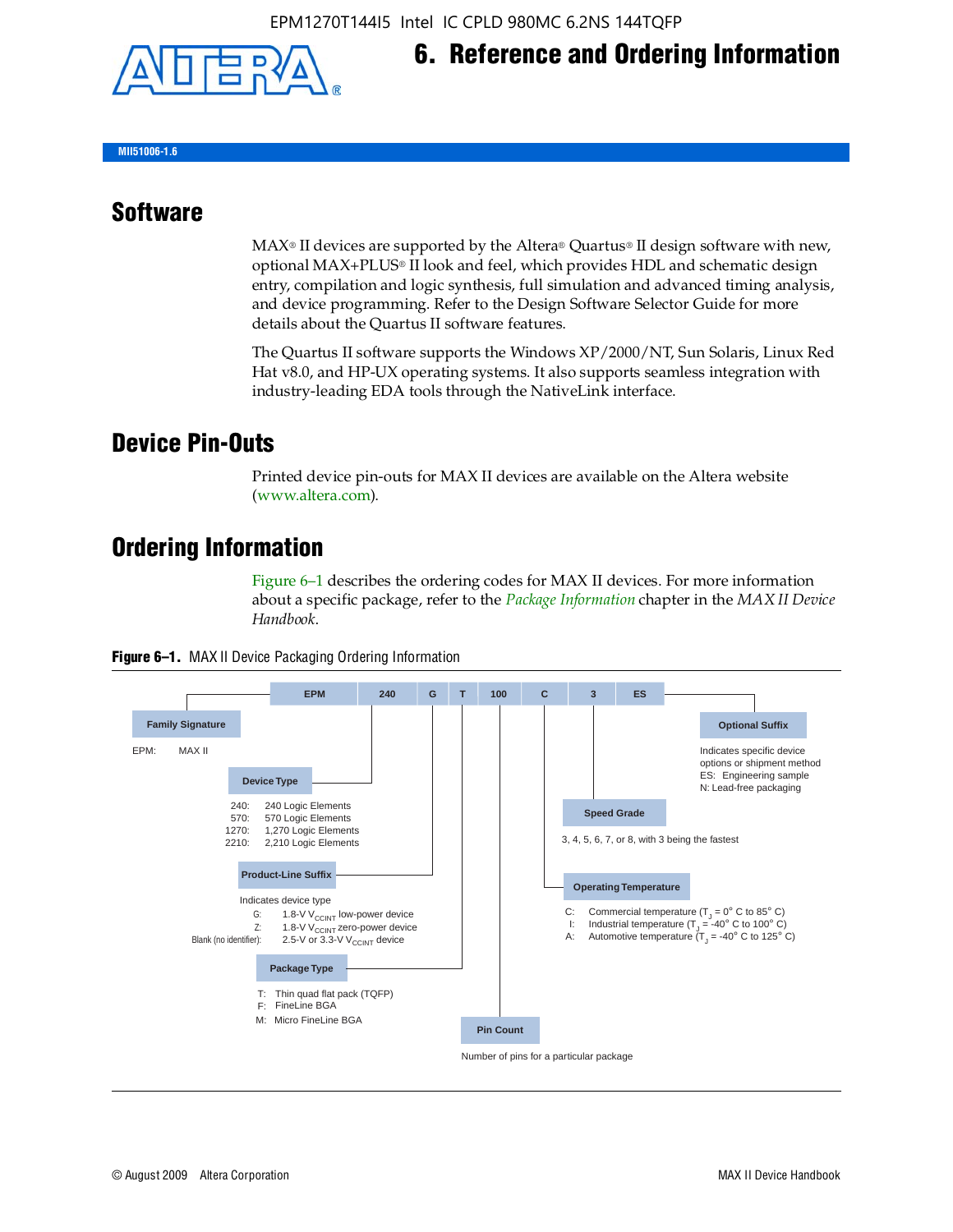#### **Referenced Documents**

This chapter references the following document:

■ *[Package Information](http://www.altera.com/literature/hb/max2/max2_mii51007.pdf)* chapter in the *MAX II Device Handbook*

## **Document Revision History**

Table 6–1 shows the revision history for this chapter.

| Table 6-1. Document Revision History |
|--------------------------------------|
|                                      |

| <b>Date and Revision</b>      | <b>Changes Made</b>                                          | <b>Summary of Changes</b>                     |
|-------------------------------|--------------------------------------------------------------|-----------------------------------------------|
| August 2009,<br>version 1.6   | Updated Figure 6-1.<br>$\sim$                                | Added information for speed<br>$q\,rad\,e-8$  |
| October 2008,<br>version 1.5  | Updated New Document Format.                                 |                                               |
| December 2007,<br>version 1.4 | Added "Referenced Documents" section.<br>Updated Figure 6-1. | Updated document with<br>MAX IIZ information. |
| December 2006,<br>version 1.3 | Added document revision history.                             |                                               |
| October 2006.<br>version 1.2  | Updated Figure 6-1.                                          |                                               |
| June 2005.<br>version 1.1     | $\blacksquare$ Removed Dual Marking section.                 |                                               |